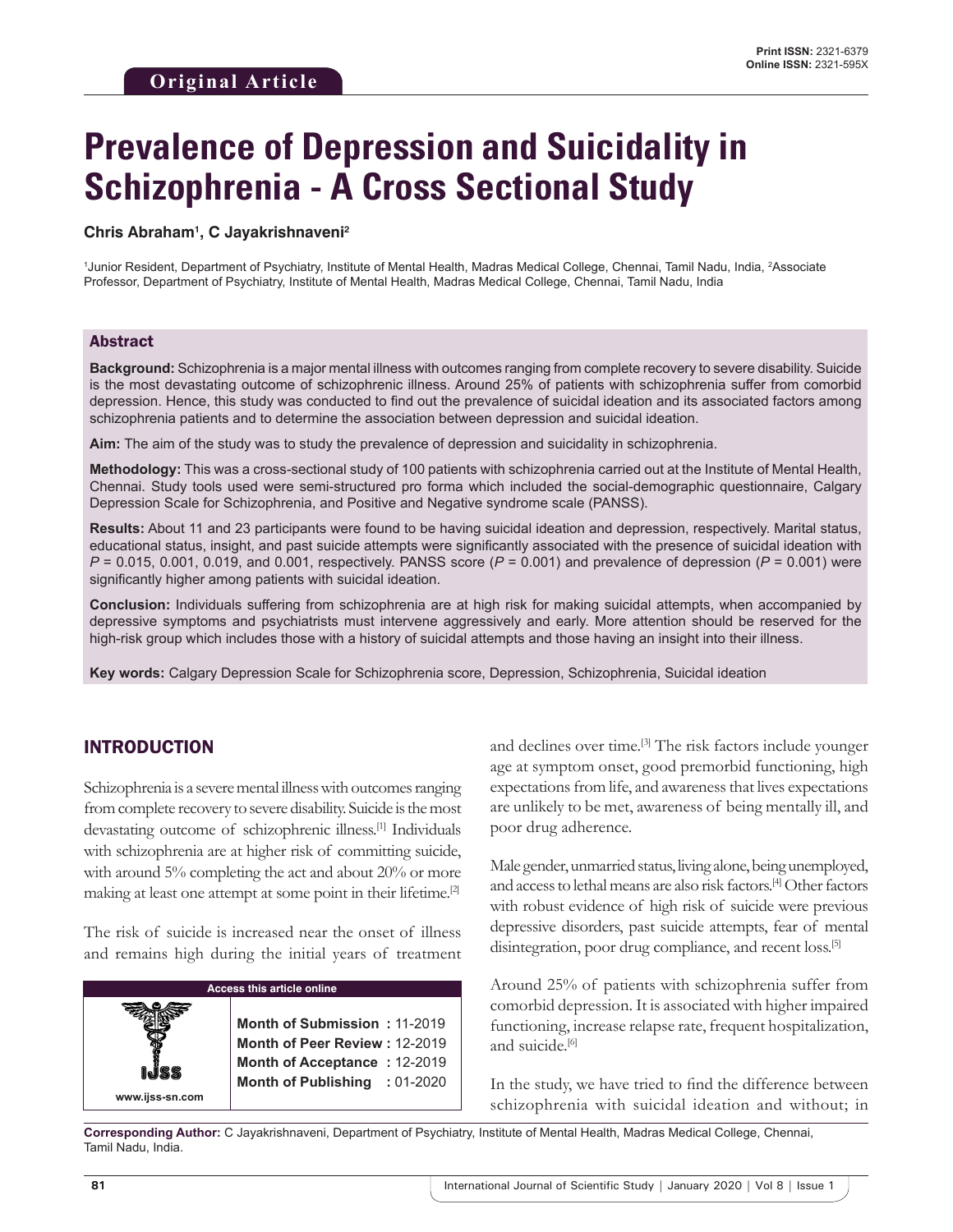search of possible risk factors for suicide and to establish the relation with comorbid depression. This study was conducted with the following objectives: To find out the prevalence of suicidal ideation and depression among the individuals with schizophrenia on follow-up in outpatient department for 6 months, to compare the clinical and social demographic profile of patients suffering from schizophrenia with and without suicidal ideation and to study the relationship between depression and suicide ideation in those individuals.

#### **Aim**

The aim of the study was to study the prevalence of depression and suicidality in schizophrenia.

## **METHODOLOGY**

This was a cross-sectional study carried out at the Institute of Mental Health, Chennai, among patients suffering from schizophrenia aged between 18 and 60 years and who have been under treatment for at least 6 months. Patients with comorbid major psychiatric illness, substance abuse, patients who need urgent medical intervention and non-consenting, non-cooperative patients were excluded from the study. About 100 patients were selected by consecutive sampling.

Study tools used were semi-structured proforma to include the social-demographic data, family history, duration of illness, and other details pertinent to the study. Clinical interview for diagnosis of schizophrenia was made using International Classification of Diseases version 10 criteria. Positive and negative syndrome scale (PANSS) is a rating scale used for measuring symptom severity of patients with schizophrenia. Positive symptoms refer to an excess or distortion of normal functions (for example, delusions and hallucinations). Negative symptoms represent a diminution or loss of normal function. The positive scale includes seven items (minimum score of 7 and a maximum of 49). The items included are delusions, conceptual disorganization, hallucinations, grandiosity, hyperactivity, suspiciousness/persecution, and hostility. The negative scale again includes seven items with a minimum score of 7 and maximum score of 49. The scale includes the following items blunted effect, emotional withdrawal, poor rapport, passive/apathetic social withdrawal, stereotype thinking, lack of spontaneity, and flow of conversation, difficulty in abstract thinking. General psychopathology scale includes 16 in which the 12<sup>th</sup> item is used to grade insight. PANSS gives a total score minimum of 30 and a maximum of 210. We evaluated the patients for depressive symptoms based on ICD 10 diagnostic criteria for a depressive episode. Those who were found to be meeting the criteria for depressive episodes as per ICD 10 were given the Calgary depression rating scale for schizophrenia (CDSS). It has nine items which are rated from 0 to 3. The CDSS score is obtained by adding each of the item scores. A score above six has 82% specificity and 85% sensitivity for predicting the presence of a depressive episode. The scale has good construct validity and both internal and inter-rated reliability. Suicidal ideation was assessed with scale for suicidal ideation (SSI).

Ethical approval was obtained from the ethics committee of the Madras Medical College. Chennai. Informed written consent was obtained from the participants in their mother tongue. The confidentiality of the participants was assured.

Data were entered and analyzed using IBM SPSS software version 20. Descriptive statistics such as percentages and mean were used. The analysis was done using the Chi-square test and *t*-test.  $P \le 0.05$  was taken as statistically significant.

## RESULTS

Among the 100 consecutive individuals with schizophrenia who had come for regular follow-up and were the study population, 11% were found to have suicidal ideation [Figure 1].

Figure 2 shows that 23% of the individuals with schizophrenia were found to meet the criteria for depression.

Marital status, educational status, insight, and past suicide attempts were significantly associated with the presence of suicidal ideation with *P* = 0.015, 0.001, 0.019, and 0.001, respectively [Table 1]. PANSS P score was significantly higher  $(P = 0.001)$  in those patients who had suicidal ideation (18.8182  $\pm$  10.11) than those who were not having suicidal ideation (12.54  $\pm$  5.28) [Table 2].



**Figure 1: Suicidal ideation in the study population**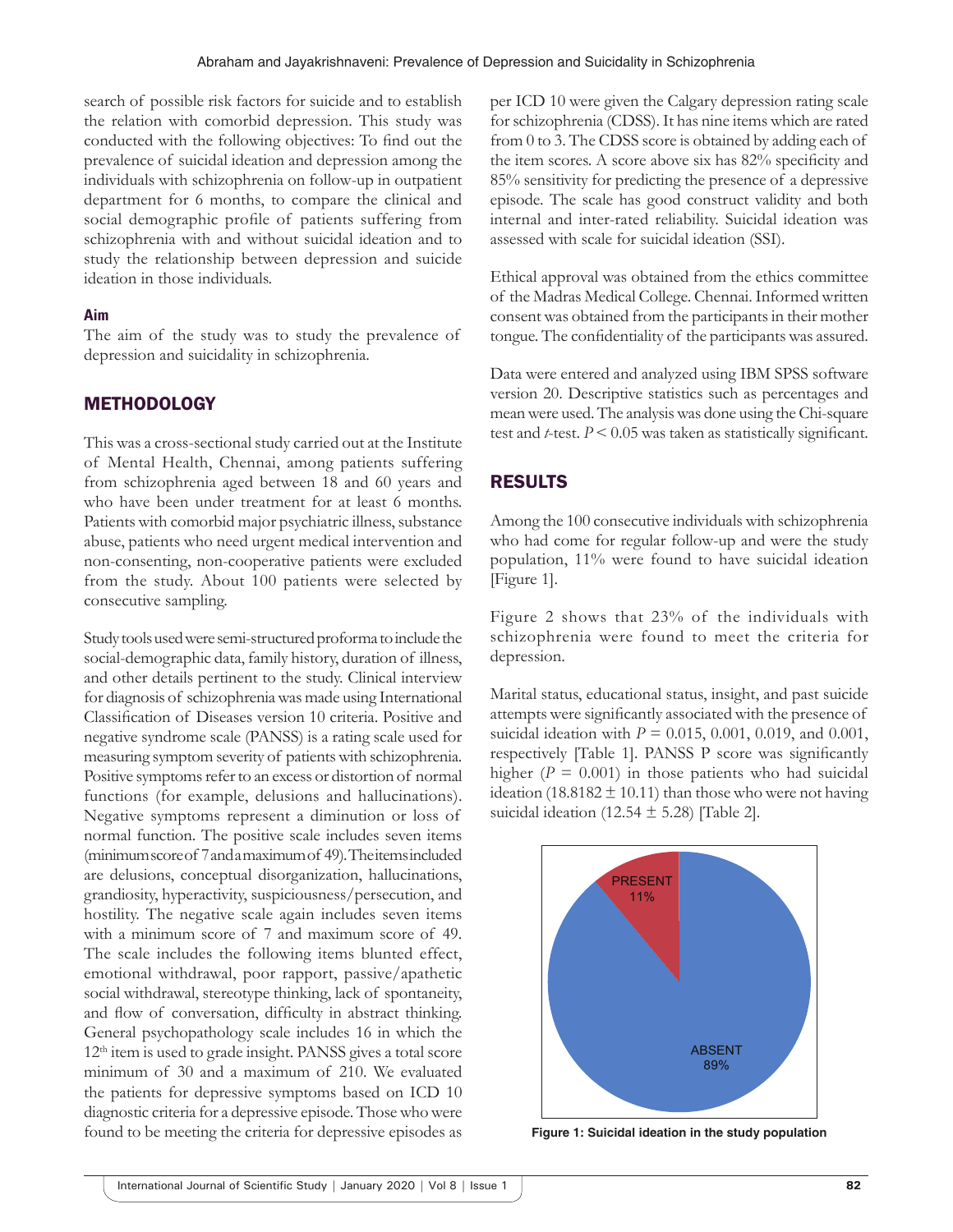Table 3 shows that the prevalence of depression higher in patients with suicidal ideation (60.9%) as compared to



**Figure 2: Depression in the study population**



| <b>Variables</b>            |               | <b>Suicidal ideation</b> | <b>Total</b> | P value |
|-----------------------------|---------------|--------------------------|--------------|---------|
|                             | <b>Absent</b> | <b>Present</b>           |              |         |
| Age group (years)           |               |                          |              |         |
| 321                         | 1             | 0                        | 1            | 0.220   |
| $21 - 30$                   | 12            | 1                        | 13           |         |
| $31 - 40$                   | 20            | 6                        | 26           |         |
| $41 - 50$                   | 30            | 3                        | 33           |         |
| $51 - 60$                   | 26            | 1                        | 27           |         |
| Sex                         |               |                          |              |         |
| Female                      | 34            | $\overline{2}$           | 36           | 0.192   |
| Male                        | 55            | 9                        | 64           |         |
| <b>Marital Status</b>       |               |                          |              |         |
| Married                     | 36            | 0                        | 36           | 0.015   |
| Separated                   | 28            | 4                        | 32           |         |
| Single                      | 25            | $\overline{7}$           | 32           |         |
| Education                   |               |                          |              |         |
| Graduate                    | 13            | 5                        | 18           | 0.001   |
| <b>Illiterate</b>           | 6             | 0                        | 6            |         |
| Primary                     | 57            | 1                        | 58           |         |
| Secondary                   | 13            | 5                        | 18           |         |
| Occupation                  |               |                          |              |         |
| Employed                    | 27            | 2                        | 29           | 0.402   |
| Unemployed                  | 62            | 9                        | 71           |         |
| Duration of illness (years) |               |                          |              |         |
| $0 - 5$                     | 22            | 2                        | 24           | 0.081   |
| $5 - 10$                    | 15            | 5                        | 20           |         |
| Above 10                    | 52            | 4                        | 56           |         |
| Drug complications          |               |                          |              |         |
| Good                        | 76            | 7                        | 83           | 0.070   |
| Poor                        | 13            | 4                        | 17           |         |
| Insight                     |               |                          |              |         |
| Absent                      | 43            | 3                        | 46           | 0.019   |
| Partial                     | 25            | 1                        | 26           |         |
| Present                     | 21            | 7                        | 28           |         |
| Family history              |               |                          |              |         |
| Absent                      | 54            | 5                        | 59           | 0.331   |
| Present                     | 35            | 6                        | 41           |         |
| Past suicide attempts       |               |                          |              |         |
| Absent                      | 75            | 3                        | 78           | < 0.001 |
| Present                     | 14            | 8                        | 22           |         |

those without suicidal ideation (39.1%) and it was found to be statistically significant  $(P \le 0.001)$ .

## **DISCUSSION**

The role of various demographic variables in suicidal behavior among those with schizophrenia has given contrasting results across several studies. Young males suffering from schizophrenia have been consistently found to be at a higher risk for suicide. Tsuang reported lesser suicide risk among females suffering from schizophrenia.<sup>[7]</sup> In our study, we could not establish that gender to be associated with suicidal ideation among individuals with schizophrenia.

Unemployment is reported in various studies to be a risk factor for suicidal ideation among those with schizophrenia. Nine of the 11 individuals with suicidal ideation, in our study, were unemployed but compared to the individuals without suicidal ideation; there was no statistically significant difference in this regard. The results of this study were similar to the ones by Appleby *et al*. and Harkavy which found the role of unemployment to be overstated.<sup>[8]</sup>

According to the study published by Radomsky *et al*., being single, separated, or divorced did not appear to confer a higher risk for suicidal ideation in psychosis.[9] But this result was in contrast to several other studies which state that majority of the suicide among schizophrenia were committed by those who were single or separated. Our study also reported a significant association between marital status and suicidal ideation among patients with schizophrenia. Poor family support and social isolation are considered to be risk factors for suicide in schizophrenia.

#### **Table 2: Association of PANSS score with suicidal ideation**

| <b>Suicidal</b><br>ideation | n | Mean | <b>SD</b>                  | Std. error tvalue P value<br>mean |         |       |
|-----------------------------|---|------|----------------------------|-----------------------------------|---------|-------|
| PANSS P score               |   |      |                            |                                   |         |       |
| Present                     |   |      |                            | 11 18.8182 10.10760 3.04756       | 3.300   | 0.001 |
| Absent                      |   |      | 89 12.5393 5.27872 0.55954 |                                   |         |       |
| PANSS N score               |   |      |                            |                                   |         |       |
| Present                     |   |      |                            | 11 12 6364 3.58532 1.08102        | 0 7 2 5 | 0.470 |
| Absent                      |   |      | 89 14 5281 8 53481         | 0.90469                           |         |       |

PANSS: Positive and negative syndrome scale

### **Table 3: Association of depression with suicidal ideation**

| <b>Calgary depression scale</b><br>for schizophrenia |       | <b>Suicidal ideation</b> |                | Total | P value  |
|------------------------------------------------------|-------|--------------------------|----------------|-------|----------|
|                                                      |       | <b>Absent</b>            | <b>Present</b> |       |          |
| Absent                                               | Count | 75                       |                | 77    | $<$ 0.01 |
| Present                                              | Count | 14                       | 9              | 23    |          |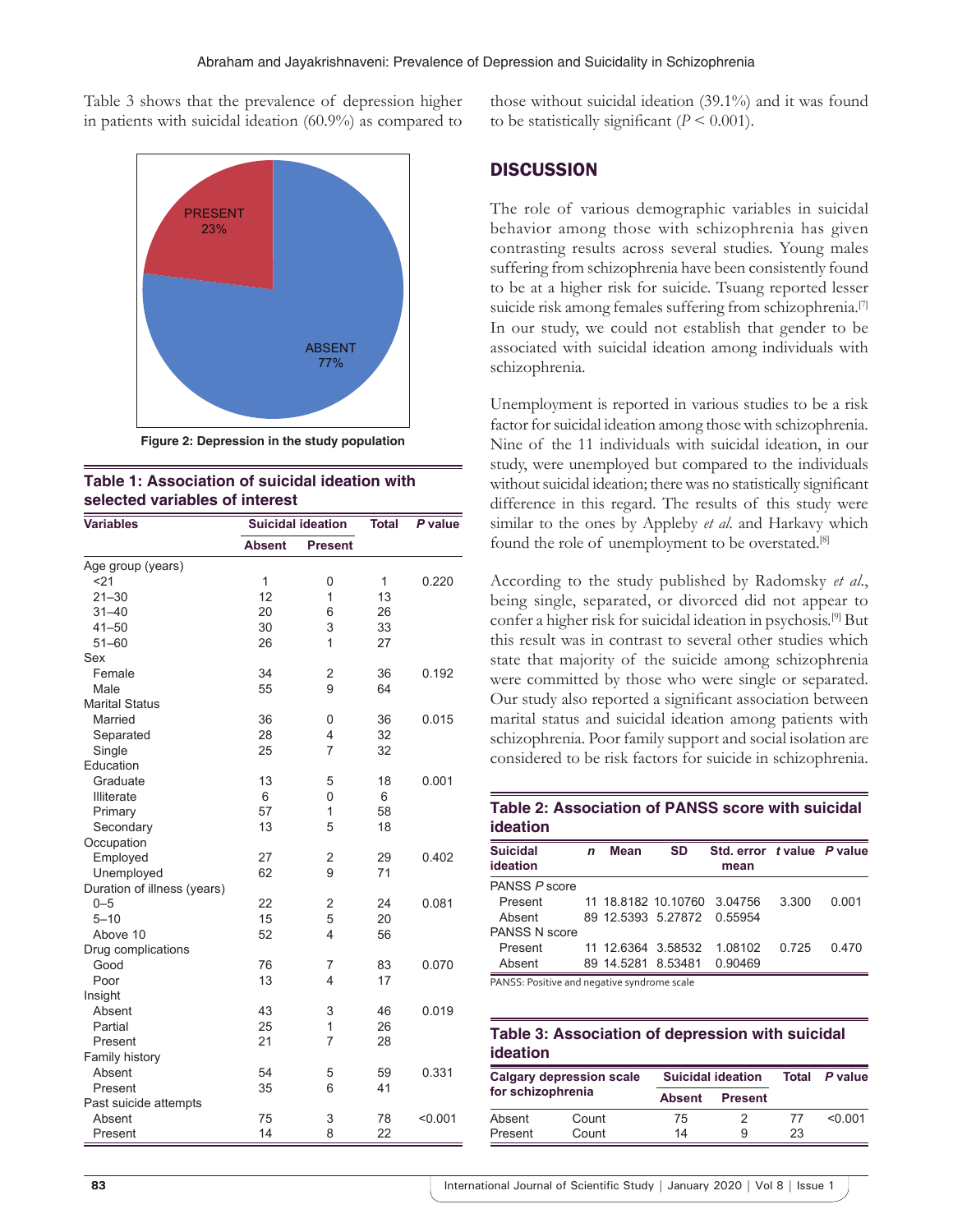In our study, 11 of the 11 individuals with suicidal ideation were found to be living in a nuclear family-type of setting.

Both prominent delusions and persistent hallucination have been reported to be associated with a higher risk for suicide in schizophrenia. A study done by Kaplan and Harrow also found that positive symptoms of schizophrenia correlated with suicidal behavior.<sup>[10]</sup> Our results were similar to those noted in various studies which report that suicidal behavior in schizophrenia was related to the severity of the illness, especially the positive symptoms.[11]

Most of the studies have not established a significant association between suicidal ideation and negative symptoms<sup>[12]</sup> similar to the findings in our study.

Several studies have reported depressive symptoms to be strongly associated with suicidal behavior among patients with schizophrenia. Kuo *et al*., 2005, reported that depressive symptoms even during the residual phases of schizophrenia to be related to higher suicidal ideation.<sup>[13]</sup> All these have emphasized that feelings of hopelessness as one of the major factors related to suicidal attempts among individuals with schizophrenia. The results of our study also came to the same conclusion. There was a strong and significant relationship between the presence of depressive symptoms and suicidal ideation. The majority was males belonging to the 31–40 years age group, single or separated, with education levels up to secondary levels or was graduates and was unemployed. Most of them were having good insight into their illness, had a family history of psychiatric illness, and were living in a nuclear family.

Just after discharge from the hospital, patients with schizophrenia may experience new adversities or have to return to ongoing difficulties. Moreover, as a result they have become dejected and experienced feelings of hopelessness and helplessness. They eventually reach a depressed state and later act on suicidal ideas. Impulsive acts are also common in schizophrenia, where the individuals were found to have a low threshold for tolerance. Nearly one-third of those with the history of suicide attempts in our study attributed depression as the reason behind their attempt.

Although reported to be a prominent contributory factor for suicidal attempts, hallucinations are the leading factors for suicidal attempts only in a very small proportion in our study. Command hallucinations have been found to be rare in both attempted and completed suicides.[14] Harkavy also reported that individuals with schizophrenia who are already at risk for suicide (depressive features and past suicidal attempts) may be at an increased risk for suicidal attempts while experiencing command hallucinations.

The notion that better insight into the illness may be associated with greater suicidal behavior is supported by the study done by Amador *et al*. [15] They have also stated that awareness in patients about the negative symptoms and delusions were associated with suicidal thoughts. Contrary to expectations, general awareness of suffering from a mental disorder did not predict suicidal tendencies. In our study, 7 of 11 individuals with suicidal ideation had good insight into their illness. There are also chances for more than one factor operating in an individual at the time of suicide attempt (for example, individual getting depressed due to persistent hallucinations and attempting suicide) that was our conclusion while we evaluated the reasons behind the past suicide attempts.

Individuals suffering from schizophrenia are at a high risk of making suicidal attempts, especially when accompanied by depressive symptoms. Psychiatrists must be wary of this fact and should intervene aggressively and early. More attention should be reserved for the higher risk group, which includes those with a history of suicidal attempts and those having an insight into their illness.

The study had the following limitations. As this study was conducted in a tertiary care government hospital, the sample population cannot be considered representative of the illness. Certain variables such as socio-economic status, educational, and employment status were not adequately represented. Since it is a cross-sectional study in which each individual was assessed over a single session, it is possible that some of them might have minimized the symptoms of depression and suicidal ideation. Recall bias could have influenced the patients recollecting details regarding past suicidal attempts. Only the individuals who have survived the past suicidal attempts were analyzed. To analyze the entire suicidal behavior, completed suicide also needs to be studied.

## **CONCLUSION**

Clinicians should be aware of the protective factors. They include adherence to therapy, family support for affected individuals, and against the stigma that arises from the illness, prompt and appropriate antidepressive therapy, simple and hebephrenic subtypes of schizophrenia, the possibility of communicating the intent to commit suicide, and negative family history for suicide. Atypical antipsychotics have also proven to be a protective factor. There should be regular sessions of family therapy following discharge from the hospital. Psychiatrists should also focus on statedependent risk factors such as depression, substance abuse, social isolation, loss of faith in treatment, and psychotic symptoms rather than on trait-dependent risk factors such